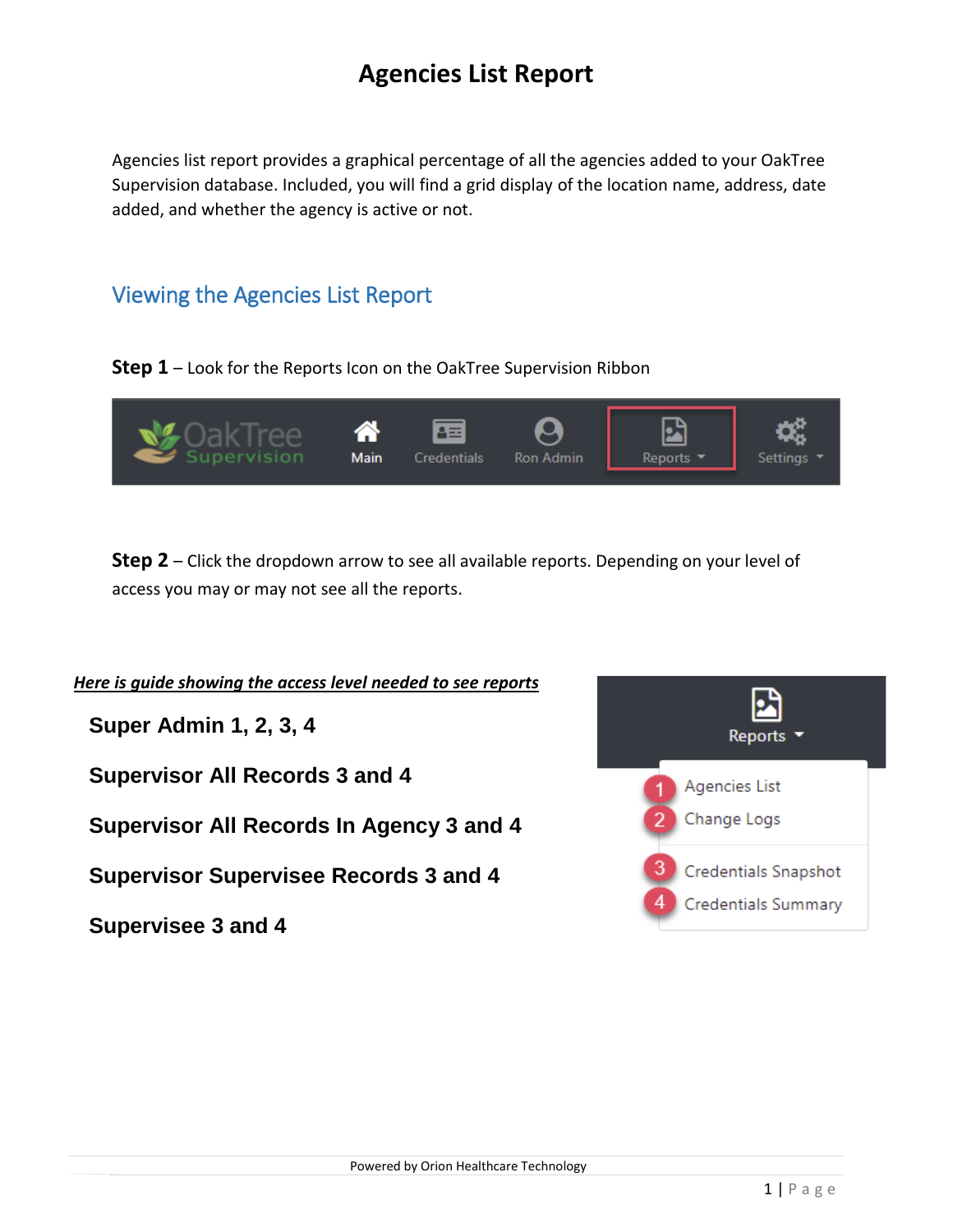## **Agencies List Report**

**Step 3** – Select the Agencies List to see a similar display on your screen.